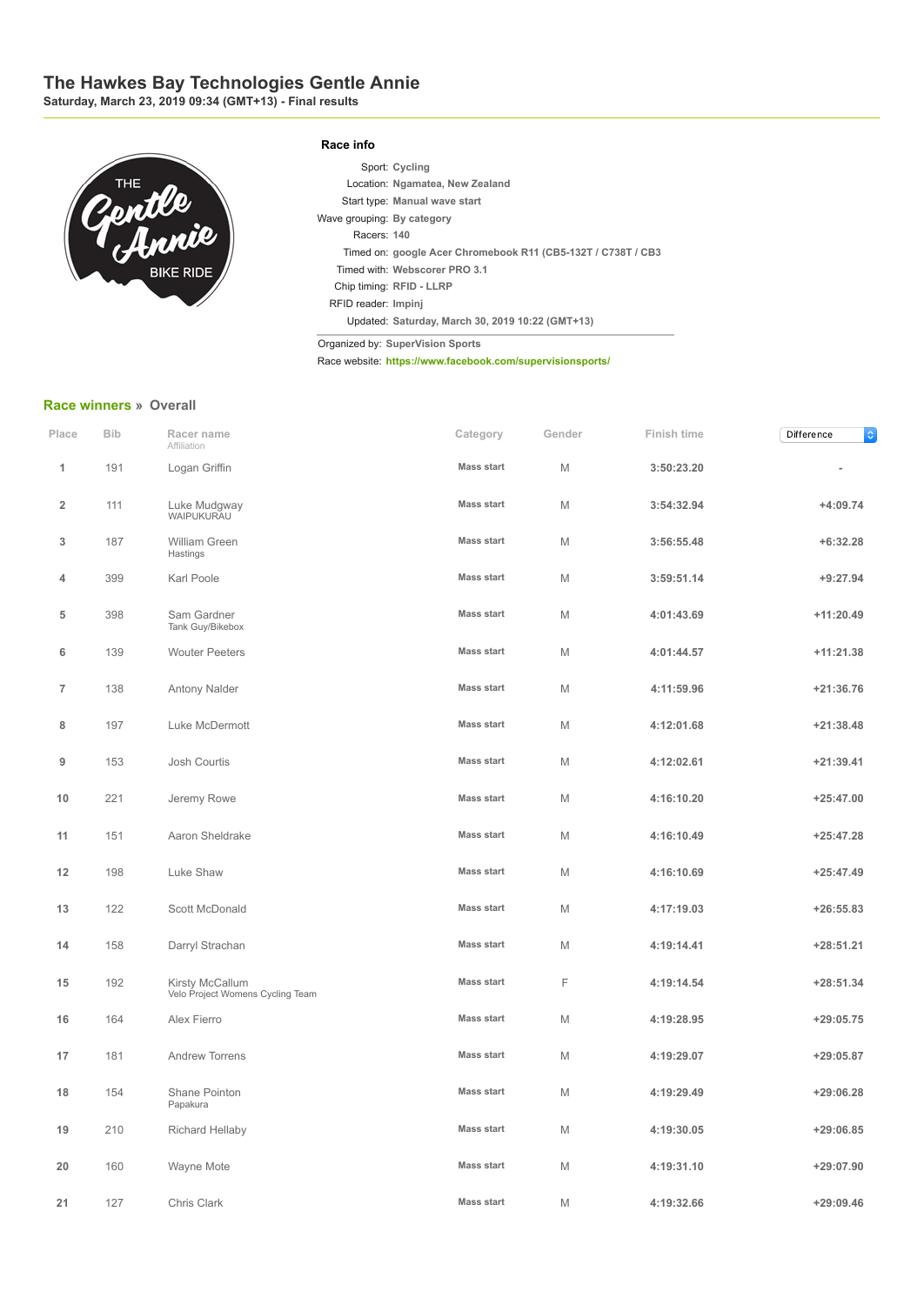| Place | Bib | Racer name<br>Affiliation                              | Category          | Gender | Finish time | $\Diamond$<br>Difference |
|-------|-----|--------------------------------------------------------|-------------------|--------|-------------|--------------------------|
| 22    | 201 | Hubertus Buyck                                         | <b>Mass start</b> | M      | 4:29:37.83  | $+39:14.63$              |
| 23    | 208 | Darryn Jackson                                         | <b>Mass start</b> | M      | 4:32:23.99  | $+42:00.79$              |
| 24    | 188 | <b>Steven Sawyers</b>                                  | <b>Mass start</b> | M      | 4:32:24.90  | $+42:01.70$              |
| 25    | 225 | Michael Pugh                                           | <b>Mass start</b> | M      | 4:32:25.83  | $+42:02.63$              |
| 26    | 186 | <b>Brent Copeland</b>                                  | <b>Mass start</b> | M      | 4:32:30.68  | $+42:07.48$              |
| 27    | 168 | Mark Waterland                                         | <b>Mass start</b> | M      | 4:32:41.81  | $+42:18.61$              |
| 28    | 155 | Samuele Tonello<br>Meogp                               | <b>Mass start</b> | M      | 4:32:43.62  | $+42:20.42$              |
| 29    | 145 | Justin Copeland                                        | <b>Mass start</b> | M      | 4:32:52.80  | $+42:29.60$              |
| 30    | 166 | Nathan Thompson                                        | <b>Mass start</b> | M      | 4:33:14.13  | $+42:50.93$              |
| 31    | 118 | Jason Kelly                                            | <b>Mass start</b> | M      | 4:39:27.04  | $+49:03.84$              |
| 32    | 149 | Shaun Demanser                                         | <b>Mass start</b> | M      | 4:39:27.79  | $+49:04.59$              |
| 33    | 143 | Strat Ellingham                                        | <b>Mass start</b> | M      | 4:39:27.97  | +49:04.77                |
| 34    | 156 | Greg Taylor                                            | <b>Mass start</b> | M      | 4:39:28.51  | $+49:05.31$              |
| 35    | 152 | Wayne McDermott                                        | <b>Mass start</b> | M      | 4:39:59.13  | $+49:35.93$              |
| 36    | 146 | Ash Mellow                                             | <b>Mass start</b> | M      | 4:39:59.25  | +49:36.05                |
| 37    | 175 | Jeff Lyall                                             | <b>Mass start</b> | M      | 4:40:00.10  | +49:36.90                |
| 38    | 224 | Tony Chudley                                           | <b>Mass start</b> | M      | 4:40:00.36  | +49:37.16                |
| 39    | 113 | Carl Fraser                                            | <b>Mass start</b> | M      | 4:40:00.54  | +49:37.34                |
| 40    | 137 | Simon Pumfrey                                          | <b>Mass start</b> | M      | 4:40:00.66  | +49:37.46                |
| 41    | 120 | Chris Hansen                                           | <b>Mass start</b> | M      | 4:40:01.60  | +49:38.40                |
| 42    | 116 | Chris Greenwood                                        | <b>Mass start</b> | M      | 4:40:01.65  | +49:38.45                |
| 43    | 222 | Clint Black                                            | <b>Mass start</b> | M      | 4:40:03.56  | $+49:40.37$              |
| 44    | 223 | John Mudgway                                           | <b>Mass start</b> | M      | 4:48:30.37  | +58:07.17                |
| 45    | 214 | Carol McCallum                                         | <b>Mass start</b> | F      | 4:48:30.49  | +58:07.28                |
| 46    | 134 | Erik D'arbois                                          | <b>Mass start</b> | M      | 4:48:30.74  | +58:07.54                |
| 47    | 184 | Christopher Jarrett<br>GREENMEADOWS HAWKES BAY         | <b>Mass start</b> | M      | 4:52:16.71  | $+1:01:53.51$            |
| 48    | 119 | Chris York                                             | <b>Mass start</b> | M      | 4:52:36.39  | $+1:02:13.19$            |
| 49    | 170 | Rob Dallimore<br>Foot Traffic Endurance Sport Coaching | <b>Mass start</b> | M      | 4:52:36.97  | $+1:02:13.77$            |
| 50    | 125 | <b>Brett Hunt</b>                                      | <b>Mass start</b> | M      | 4:52:37.24  | $+1:02:14.04$            |
| 51    | 216 | Ed Banks                                               | <b>Mass start</b> | M      | 4:59:54.44  | $+1:09:31.24$            |
| 52    | 144 | Carl Paton                                             | Mass start        | M      | 4:59:54.47  | +1:09:31.27              |
| 53    | 212 | Jack Spencer                                           | <b>Mass start</b> | M      | 5:03:56.85  | $+1:13:33.65$            |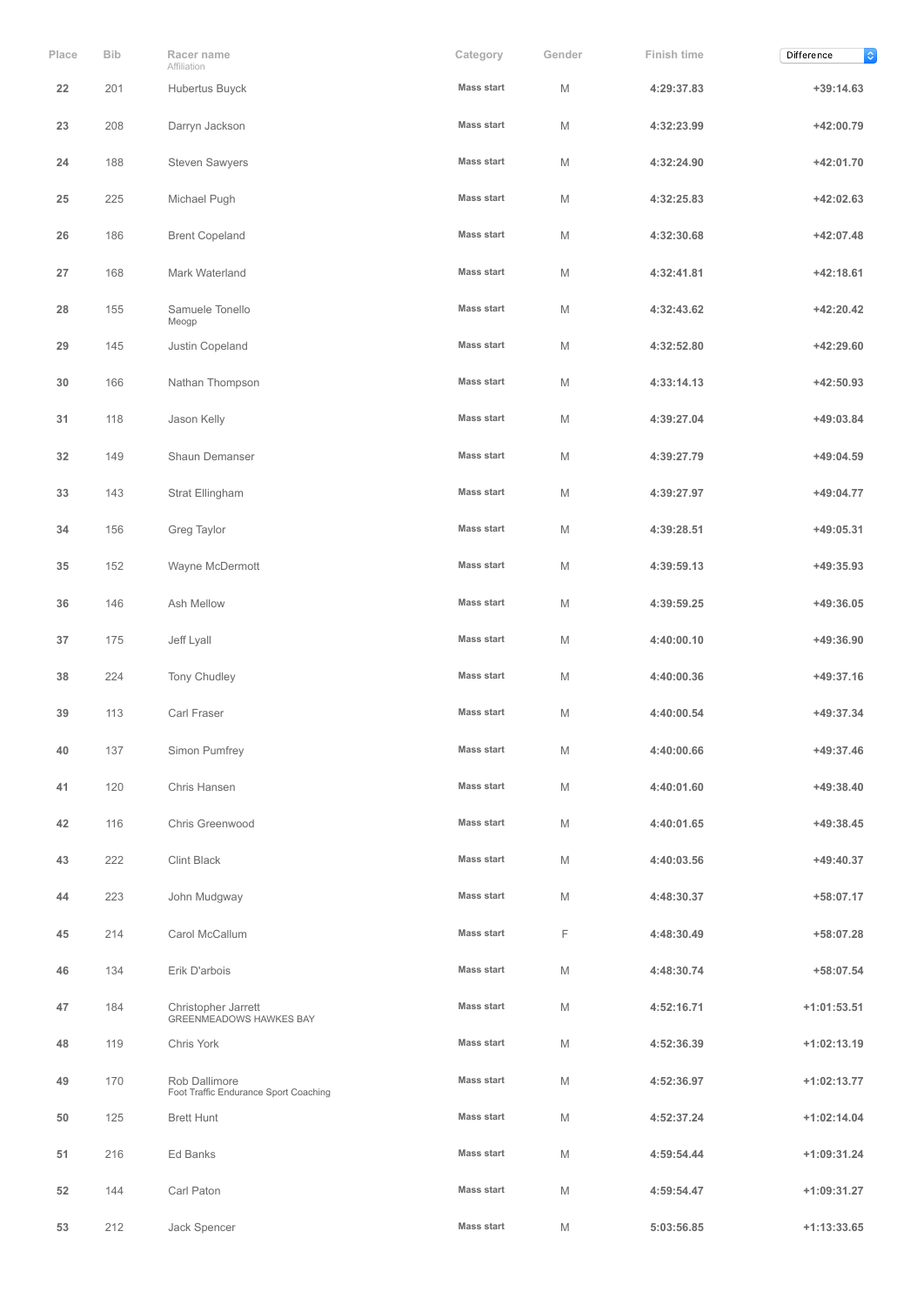| Place | <b>Bib</b> | Racer name<br>Affiliation          | Category          | Gender | Finish time | $\Diamond$<br>Difference |
|-------|------------|------------------------------------|-------------------|--------|-------------|--------------------------|
| 54    | 117        | <b>Tristan Kramers</b>             | <b>Mass start</b> | M      | 5:04:36.73  | $+1:14:13.53$            |
| 55    | 163        | Aileen Campbell                    | <b>Mass start</b> | F      | 5:05:02.01  | $+1:14:38.81$            |
| 56    | 229        | Jacob Baty                         | <b>Mass start</b> | M      | 5:05:04.47  | $+1:14:41.27$            |
| 57    | 213        | Toshi Yamauchi<br>Palmerston North | <b>Mass start</b> | M      | 5:05:28.38  | $+1:15:05.18$            |
| 58    | 458        | Paul Lewin                         | Early start       | M      | 5:06:20.35  | $+1:15:57.15$            |
| 59    | 453        | <b>Stewart Granger</b>             | Early start       | M      | 5:07:34.71  | $+1:17:11.51$            |
| 60    | 150        | Patrick Johnstone                  | <b>Mass start</b> | M      | 5:10:22.96  | $+1:19:59.76$            |
| 61    | 200        | James Buchanan                     | <b>Mass start</b> | M      | 5:11:54.39  | $+1:21:31.19$            |
| 62    | 140        | Philip Browne                      | <b>Mass start</b> | M      | 5:11:56.20  | $+1:21:33.00$            |
| 63    | 226        | Gary O'Neale                       | <b>Mass start</b> | M      | 5:11:58.07  | $+1:21:34.87$            |
| 64    | 209        | Doug Thompson                      | <b>Mass start</b> | M      | 5:12:04.26  | $+1:21:41.06$            |
| 65    | 185        | Eddie Kuysten<br>Eddie Kuysten     | <b>Mass start</b> | M      | 5:12:04.28  | $+1:21:41.09$            |
| 66    | 133        | lan Brown                          | <b>Mass start</b> | M      | 5:12:04.87  | $+1:21:41.67$            |
| 67    | 178        | Gareth Brazier                     | <b>Mass start</b> | M      | 5:16:55.00  | $+1:26:31.80$            |
| 68    | 219        | Steve Watson                       | <b>Mass start</b> | M      | 5:20:21.53  | $+1:29:58.33$            |
| 69    | 199        | Jonny Clapcott<br>Taupo            | <b>Mass start</b> | M      | 5:20:21.79  | $+1:29:58.59$            |
| 70    | 203        | Michael Revell                     | <b>Mass start</b> | M      | 5:20:24.37  | $+1:30:01.17$            |
| 71    | 463        | <b>Gavin Smales</b><br>Hastings    | Early start       | M      | 5:22:57.78  | $+1:32:34.57$            |
| 72    | 218        | Karen Toulmin<br>Hastings          | <b>Mass start</b> | F      | 5:25:07.21  | $+1:34:44.01$            |
| 73    | 176        | John McLean                        | <b>Mass start</b> | M      | 5:25:07.26  | $+1:34:44.06$            |
| 74    | 211        | Robert Graham                      | <b>Mass start</b> | M      | 5:27:30.80  | $+1:37:07.60$            |
| 75    | 162        | Grant Webber                       | <b>Mass start</b> | M      | 5:27:42.64  | $+1:37:19.44$            |
| 76    | 202        | Aaron Gabbie                       | <b>Mass start</b> | M      | 5:27:43.00  | $+1:37:19.80$            |
| 77    | 189        | Rocky De Nys<br>Sempre Avanti      | <b>Mass start</b> | M      | 5:27:44.76  | $+1:37:21.56$            |
| 78    | 193        | Tony MacDonald                     | <b>Mass start</b> | M      | 5:27:47.66  | $+1:37:24.46$            |
| 79    | 131        | <b>T TAUFALE</b><br><b>USO</b>     | Early start       | M      | 5:29:13.38  | $+1:38:50.18$            |
| 80    | 220        | Philip Robson                      | <b>Mass start</b> | M      | 5:29:22.28  | $+1:38:59.08$            |
| 81    | 177        | lan Thomas                         | Mass start        | M      | 5:29:34.76  | $+1:39:11.56$            |
| 82    | 441        | Rachael Nicholls                   | Early start       | F      | 5:29:52.07  | +1:39:28.87              |
| 83    | 215        | Phil Devlin                        | <b>Mass start</b> | M      | 5:31:02.87  | $+1:40:39.67$            |
| 84    | 206        | Graeme Bull                        | <b>Mass start</b> | M      | 5:31:02.88  | $+1:40:39.68$            |
| 85    | 207        | Colin Anderson<br>Palmerston North | <b>Mass start</b> | M      | 5:31:03.21  | $+1:40:40.01$            |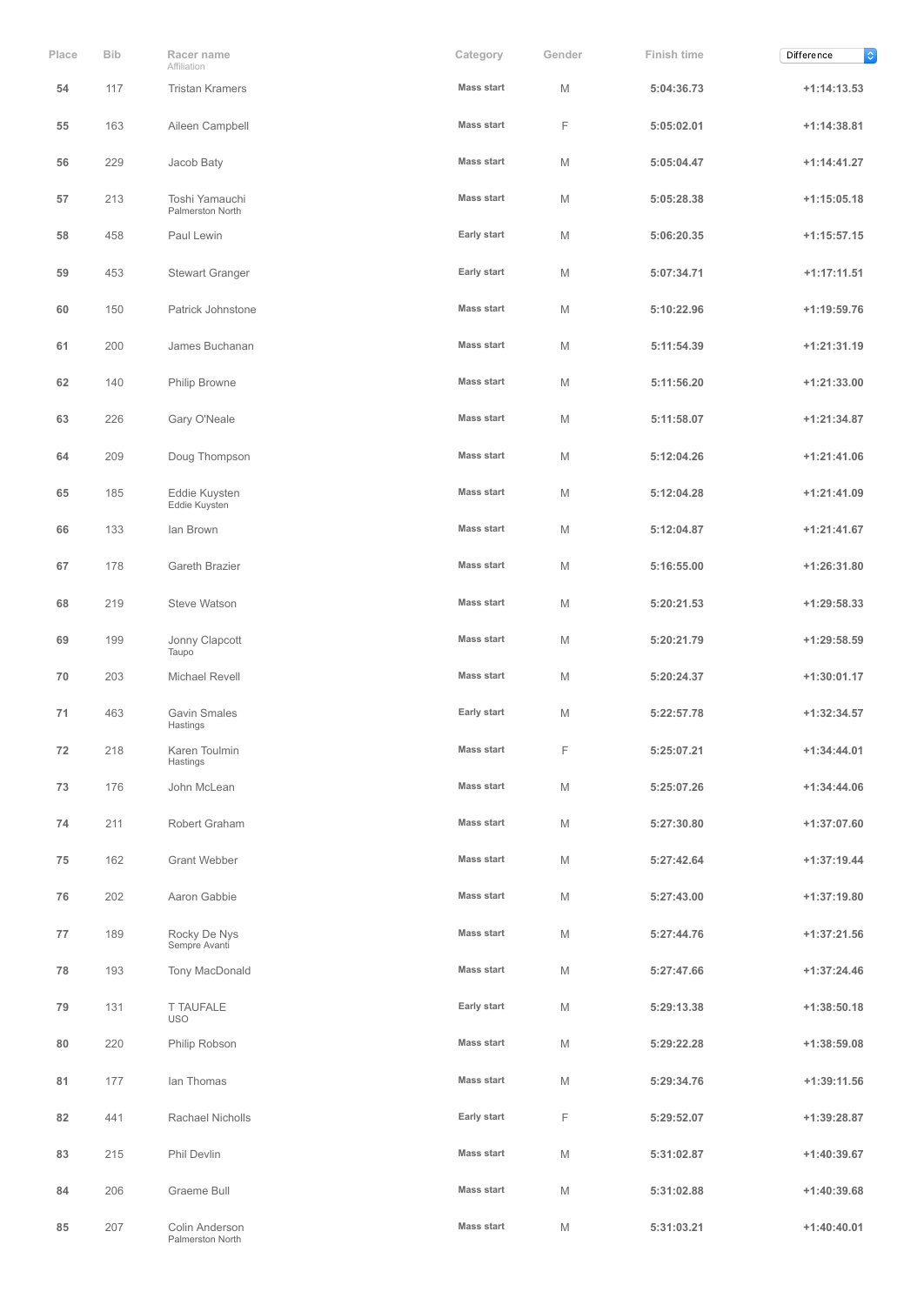| Place | <b>Bib</b> | Racer name<br>Affiliation          | Category          | Gender | Finish time | $\Diamond$<br>Difference |
|-------|------------|------------------------------------|-------------------|--------|-------------|--------------------------|
| 86    | 165        | Mandy Hancock                      | <b>Mass start</b> | F      | 5:31:13.33  | $+1:40:50.13$            |
| 87    | 464        | Kris Cato<br>La Penguina           | Early start       | F      | 5:35:35.02  | $+1:45:11.82$            |
| 88    | 447        | Mark Van Panhuys                   | Early start       | M      | 5:38:36.41  | $+1:48:13.21$            |
| 89    | 466        | <b>Catherine Millar</b>            | Early start       | F      | 5:39:25.06  | $+1:49:01.86$            |
| 90    | 171        | Kelly Lawton<br><b>USO</b>         | Early start       | M      | 5:41:06.79  | $+1:50:43.59$            |
| 91    | 157        | Pete Haig<br><b>USO</b>            | Early start       | M      | 5:41:07.15  | $+1:50:43.95$            |
| 92    | 179        | Paul Reid                          | <b>Mass start</b> | M      | 5:46:28.46  | $+1:56:05.26$            |
| 93    | 452        | Michelle Van Den Broek             | Early start       | F      | 5:48:34.56  | $+1:58:11.37$            |
| 94    | 115        | Matthew Schipper                   | <b>Mass start</b> | M      | 5:48:38.19  | $+1:58:14.99$            |
| 95    | 448        | David Lingan                       | Early start       | M      | 5:52:41.54  | $+2:02:18.34$            |
| 96    | 128        | Douglas Young                      | <b>Mass start</b> | M      | 5:53:13.08  | $+2:02:49.88$            |
| 97    | 443        | Kevin Carswell                     | Early start       | M      | 5:54:33.22  | $+2:04:10.02$            |
| 98    | 455        | Mikeo Orum                         | Early start       | M      | 5:54:39.06  | $+2:04:15.86$            |
| 99    | 205        | <b>Nathaniel Manning</b>           | <b>Mass start</b> | M      | 5:55:04.12  | +2:04:40.92              |
| 100   | 204        | Melissa Denman<br>Palmerston North | <b>Mass start</b> | F      | 5:55:04.41  | $+2:04:41.21$            |
| 101   | 227        | <b>Brett Andrews</b>               | Mass start        | M      | 6:01:17.99  | +2:10:54.79              |
| 102   | 442        | Saskia Van Zijp                    | Early start       | F      | 6:01:26.24  | $+2:11:03.04$            |
| 103   | 460        | Christopher Glasson<br>Tauranga    | Early start       | M      | 6:01:52.40  | $+2:11:29.20$            |
| 104   | 159        | lan Coles                          | <b>Mass start</b> | M      | 6:03:03.08  | +2:12:39.88              |
| 105   | 173        | Andrew West                        | <b>Mass start</b> | M      | 6:03:41.25  | $+2:13:18.05$            |
| 106   | 183        | <b>Brian Hughes</b>                | <b>Mass start</b> | M      | 6:03:42.24  | $+2:13:19.04$            |
| 107   | 172        | Andrew McIntosh                    | <b>Mass start</b> | M      | 6:05:25.77  | $+2:15:02.56$            |
| 108   | 132        | Geoff Purdie                       | <b>Mass start</b> | M      | 6:06:42.88  | $+2:16:19.68$            |
| 109   | 136        | Dave Byers                         | <b>Mass start</b> | M      | 6:06:43.25  | $+2:16:20.05$            |
| 110   | 228        | Sheryl Duncan<br>Grupetto Taupo    | <b>Mass start</b> | F      | 6:06:43.34  | $+2:16:20.14$            |
| 111   | 147        | Brendan Quigan                     | <b>Mass start</b> | M      | 6:06:43.67  | $+2:16:20.47$            |
| 112   | 174        | Ryan Pratt                         | <b>Mass start</b> | M      | 6:06:44.13  | $+2:16:20.93$            |
| 113   | 129        | Peter Turner                       | <b>Mass start</b> | M      | 6:08:41.42  | +2:18:18.22              |
| 114   | 467        | Pam Anderson<br>Sweat7             | Early start       | F      | 6:09:32.96  | +2:19:09.76              |
| 115   | 457        | <b>Fletcher Smith</b>              | Early start       | M      | 6:09:34.42  | +2:19:11.22              |
| 116   | 456        | Clive Lewis                        | Early start       | M      | 6:12:18.70  | $+2:21:55.50$            |
| 117   | 461        | Whitney Churchward                 | Early start       | F      | 6:24:37.35  | $+2:34:14.15$            |